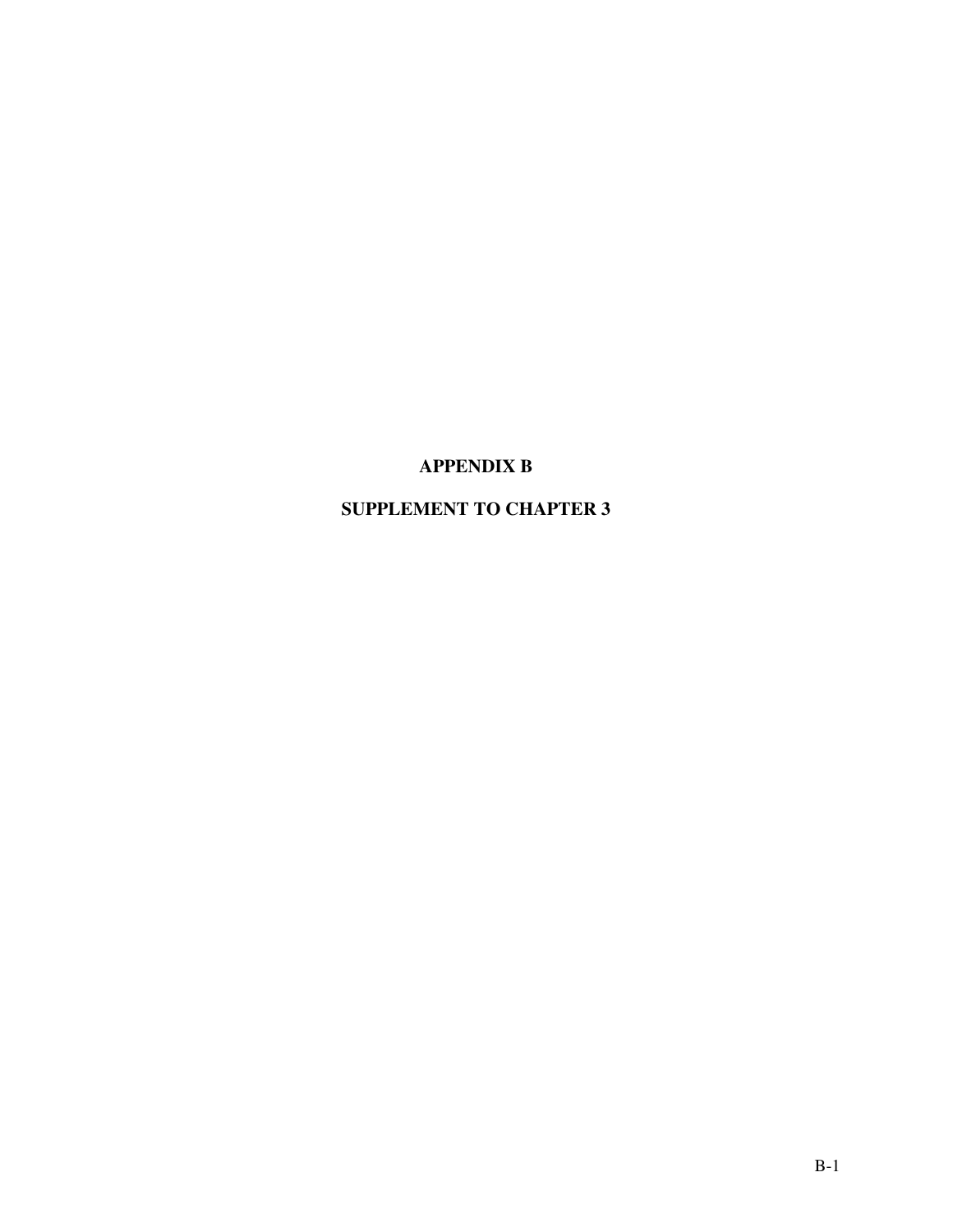This appendix provides supplementary material for Chapter 3. Data that is summarized in Chapter 3, but not presented for brevity is presented here. Please reference Chapter 3 for terminology, methods, and complete results.

## **B.1 Position Reporting**

*CCV*, *ks*, and *Evib* data records from multiple bi-directional passes over test beds with wood beams (loosened trench for *Evib* data) are presented in Figures B.1 through B.3. Results are summarized in Chapter 3.



*Figure B.1: Position error observed in CCV data records (TBFL12): (a) observed MV records with no position correction; (b) MV position corrected by -0.55 m (1.8 ft)*



*Figure B.2: Position error observed in ks data records (TBFL18): (a) observed MV records with no correction; (b) MV position corrected by +0.40 m (1.3 ft)*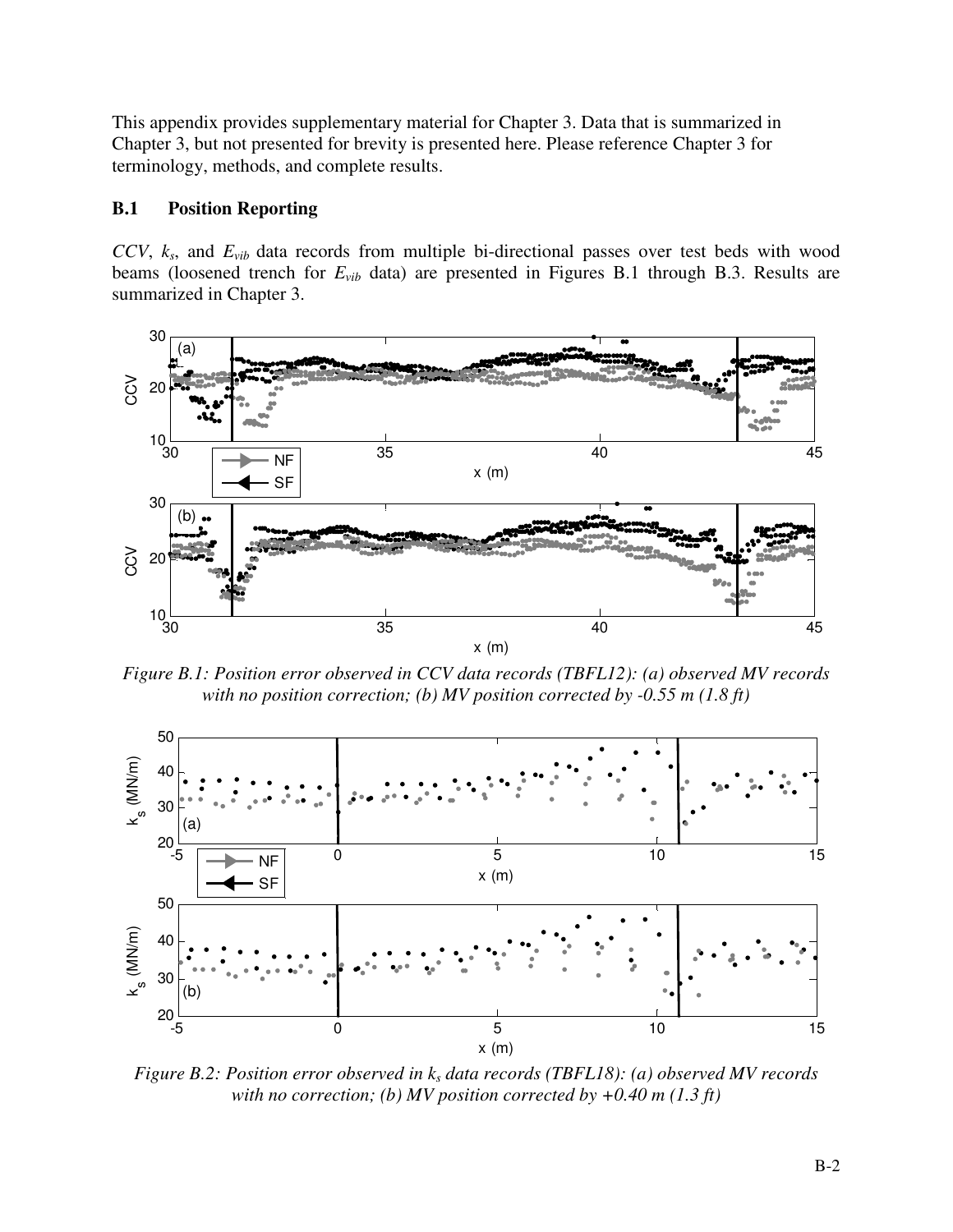

*Figure B.3: Position error observed in*  $E_{vib}$  *data records (TBMD21): (a) observed MV records with no correction; (b) MV position corrected by -0.80 m (2.6 ft)*

## **B.2 Repeatability of Roller MVs**

Data from repeatability testing with the *CCV*, *ks*, and *Evib* MVs is presented here in Figures B.4 through B.6. Results are summarized in Chapter 3.



*Figure B.4: Percent difference in CCV (smooth drum) determined via repeatability testing (TBFL18)*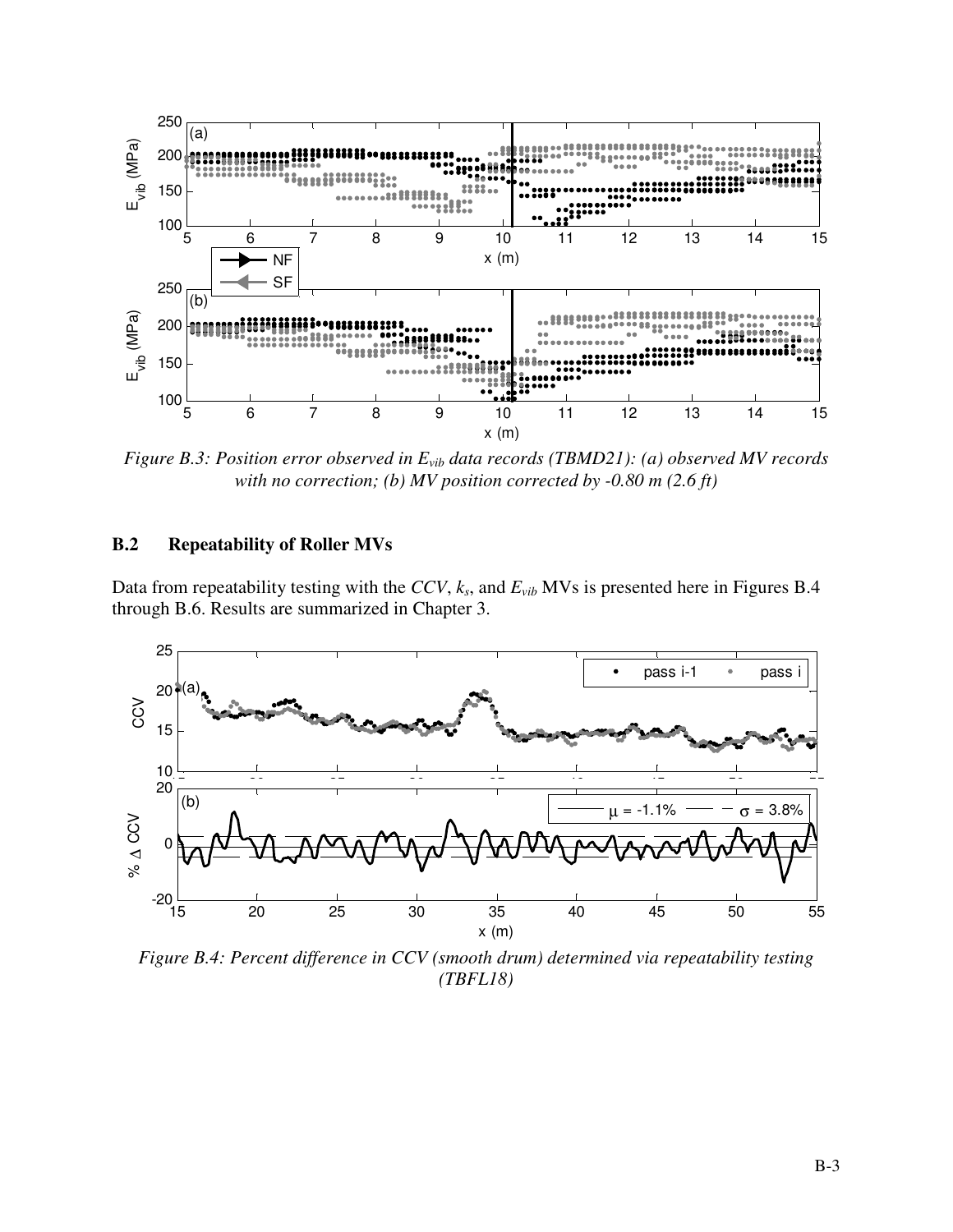

*Figure B.5: Percent difference in ks (smooth drum) determined via repeatability testing (TBFL18)* 



*Figure B.6: Percent difference in Evib (smooth drum) determined via repeatability testing (TBCO41)*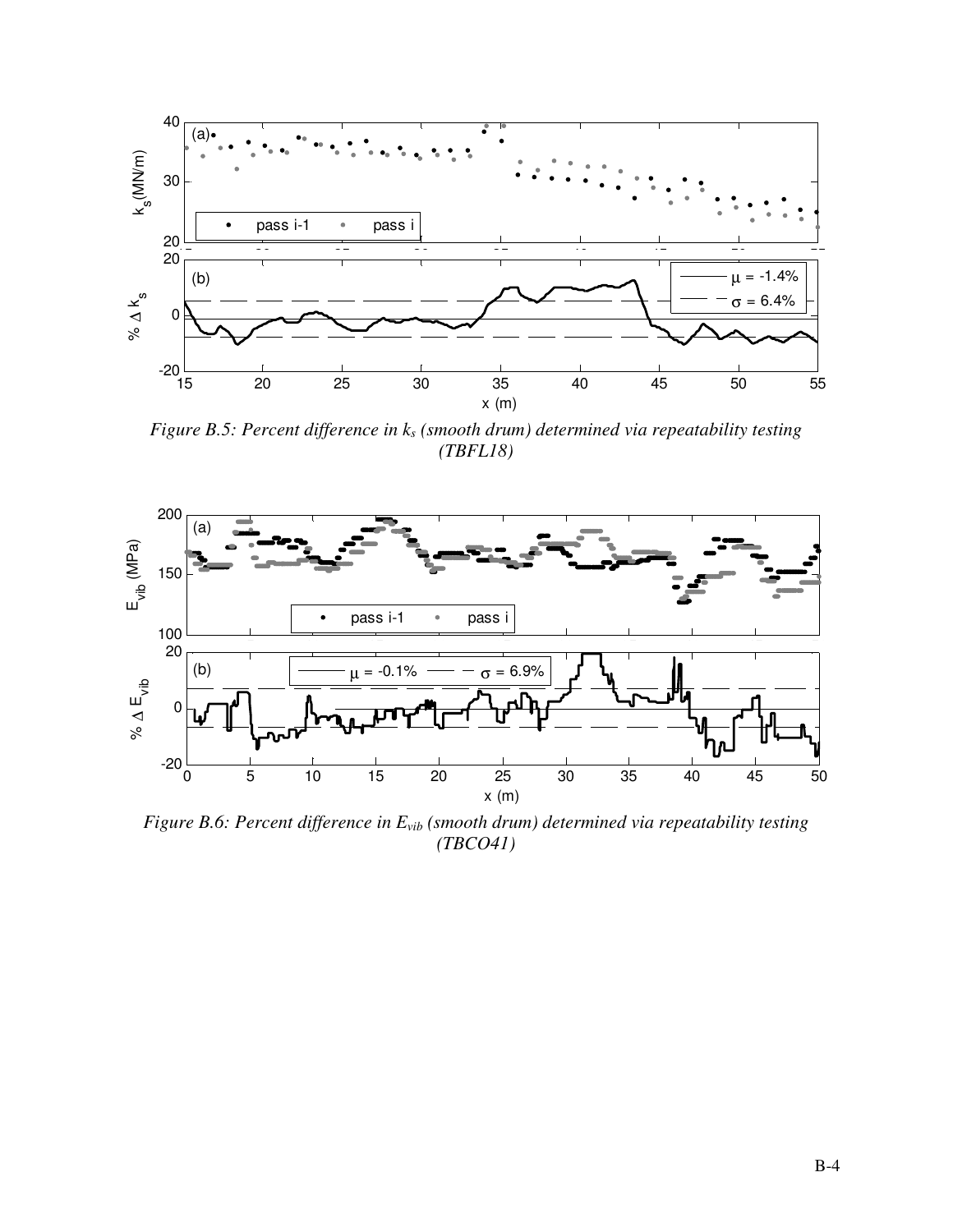### **B.3 Amplitude Dependence of Roller MVs**

 $E_{vib}$  records from the Bomag smooth drum IC roller operated on TBMN42 are presented in Figure B.7. Five constant amplitude settings were used. For the low amplitude range, *Evib* exhibited an increase in the  $x = 40-45$  m region and a decrease in the  $x = 20-30$  m region with increasing *A*. For this test bed, *Evib* was found to be independent of *A* above 1.1 mm (0.043 in).



*Figure B.7: Influence of A on Evib (smooth drum) on granular and fine-grained material (TBMN42). Percent difference in mean roller MV shown for two regions in plots b and c.*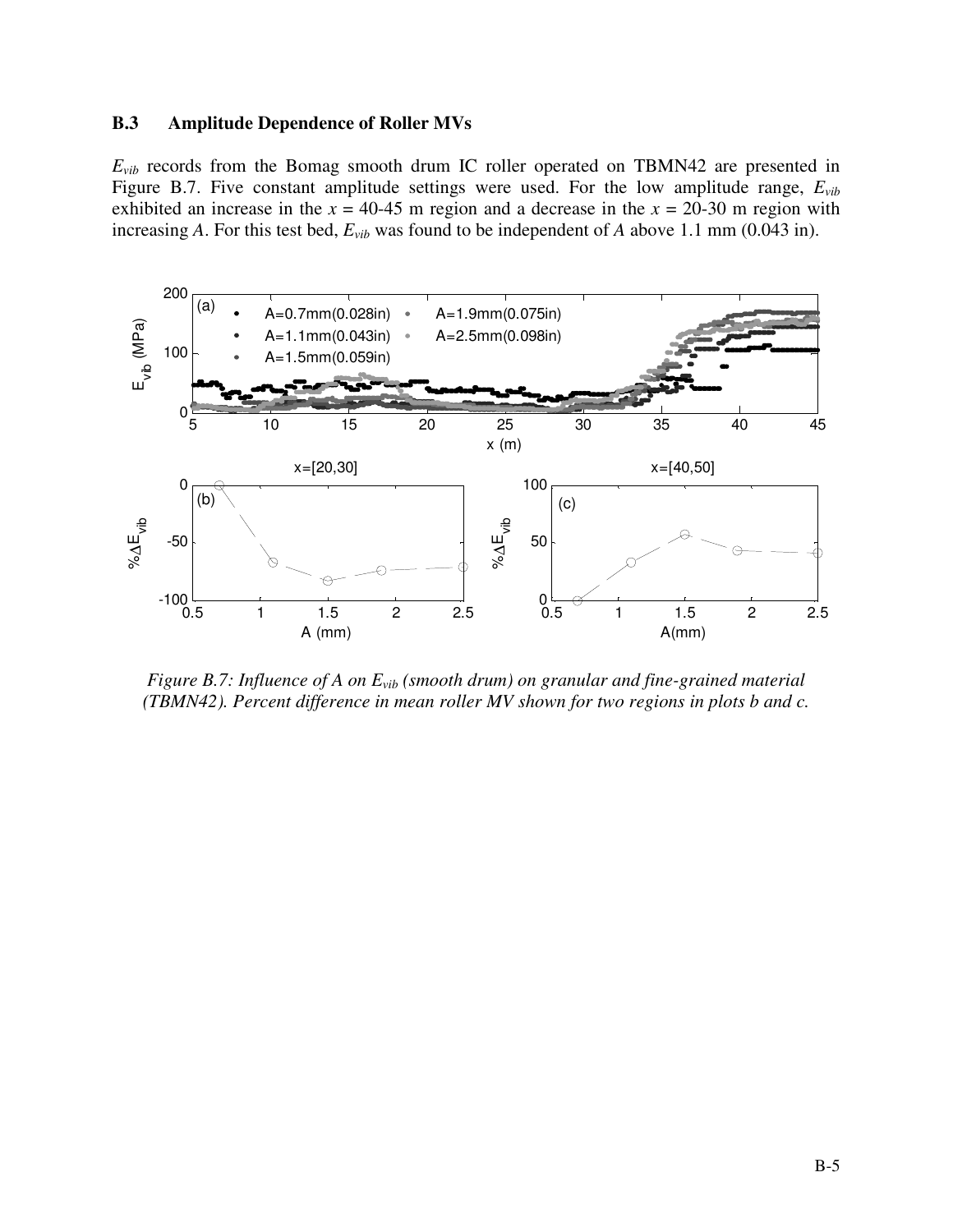Figure B.8 illustrates the influence of *A* on *CCV*, *CCVCSM*, *ks-CSM* and *CMVCSM* data collected or determined using the low and high amplitude settings of the Sakai CCC roller on granular subgrade material. The dependence of *A* on *CCV* is quite variable as shown in Figure B.8a, i.e., similar  $A = 0.8$  mm (0.031 in) *CCV* data at  $x = 15$  m and 30 m yield significantly different  $A =$ 2.1 mm (0.083 in) *CCV* data. The variability may be influenced by the previously documented insensitivity of *CCV* below 10. A similar observation holds for *CMVCSM* data. Here, *ks-CSM* was reasonably similar for low and high amplitude vibration. A slight decrease in *ks-CSM* was observed at high amplitude. The discrepancy at *x*=33 m is due to jumping during high vibration.



*granular subgrade material (TBN 11)*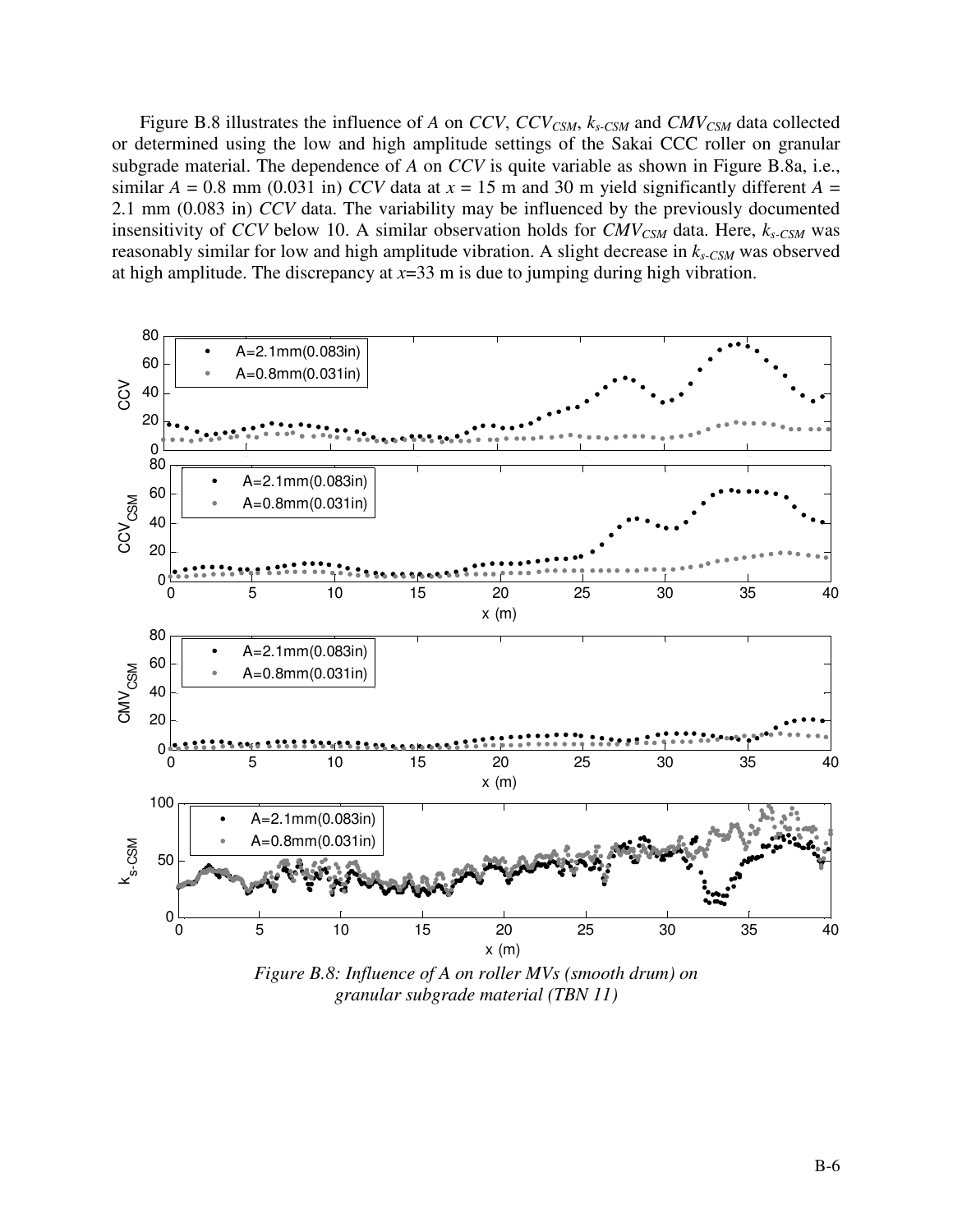The dependence of *CMV<sub>D</sub>* on *A* was investigated using five centrifugal force amplitudes on granular subbase material. Figure B.9 shows the percent increase in *CMVD* with increasing *A. CMV* is based on vibration harmonics manifested by partial loss of contact between the drum and soil. The degree of partial loss of contact is directly related to *A*, and therefore, *CMV* will be influenced by *A.* A similar principle applies for *CCV*.



*Figure 3.9: Influence of A on CMV<sub>D</sub> (smooth drum) on granular and fine-grained material (TBCO33). Percent difference in mean roller MV shown in plot b*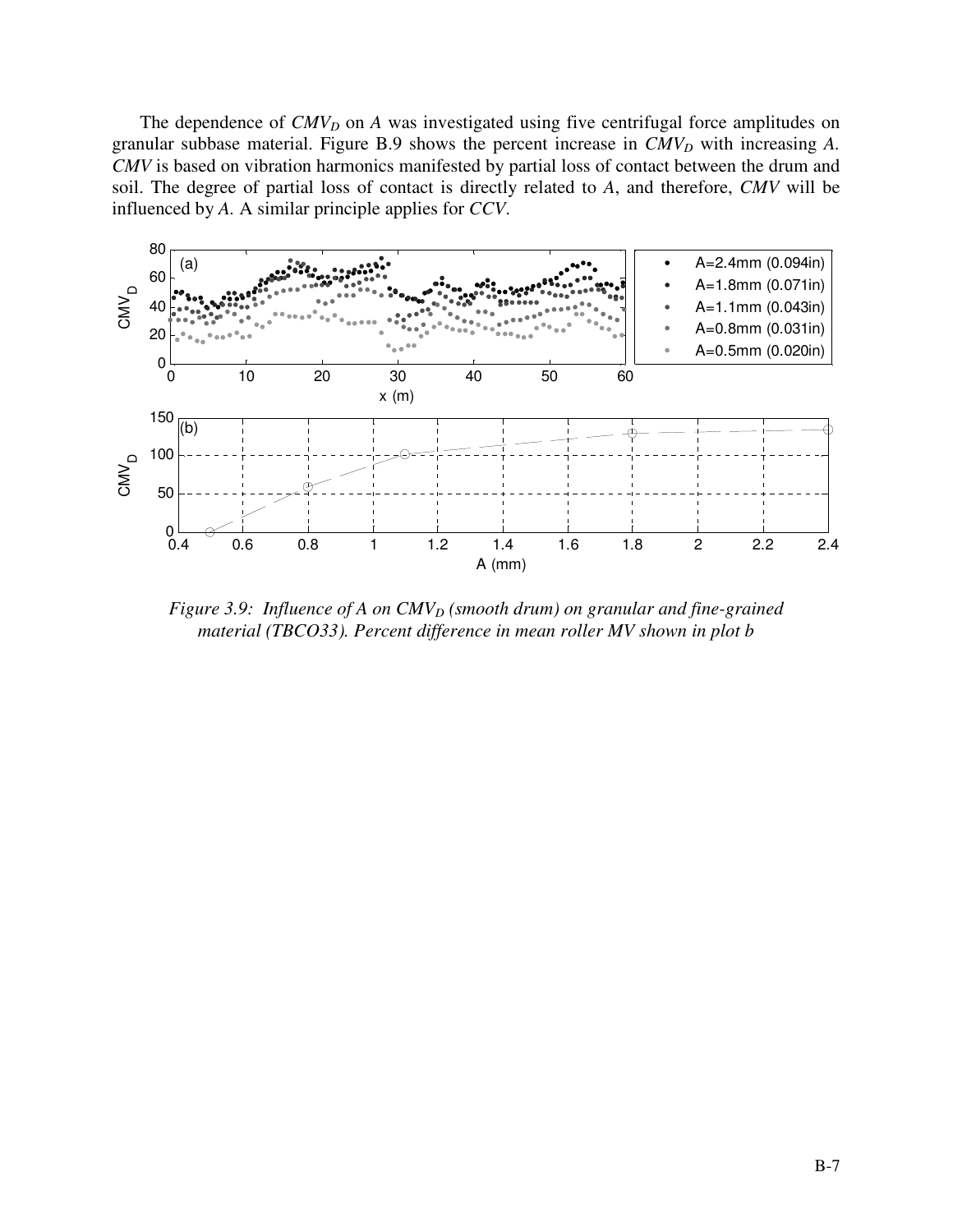### **B.4 Forward Reverse Driving Direction Dependence of MVs**

Bomag *Evib* was found to decrease by 12% on average during reverse driving (see Fig. B.10). The Dynapac *CMVD* did not exhibit any significant change during forward and reverse driving modes (see Fig. B.11). The mean percent change was 2.4 %. The Sakai *CCV* exhibited an 11% decrease in value during reverse driving (see Fig. B.12).



*Figure B.10: Influence of forward-reverse driving mode on Bomag smooth drum Evib (TBCO41). The percent difference (forward-reverse) is shown in plot b.* 



*Figure B.11: Influence of forward-reverse mode on Dynapac smooth drum CMV<sub>D</sub> (TBCO36). The percent difference (forward-reverse) is shown in plot b.*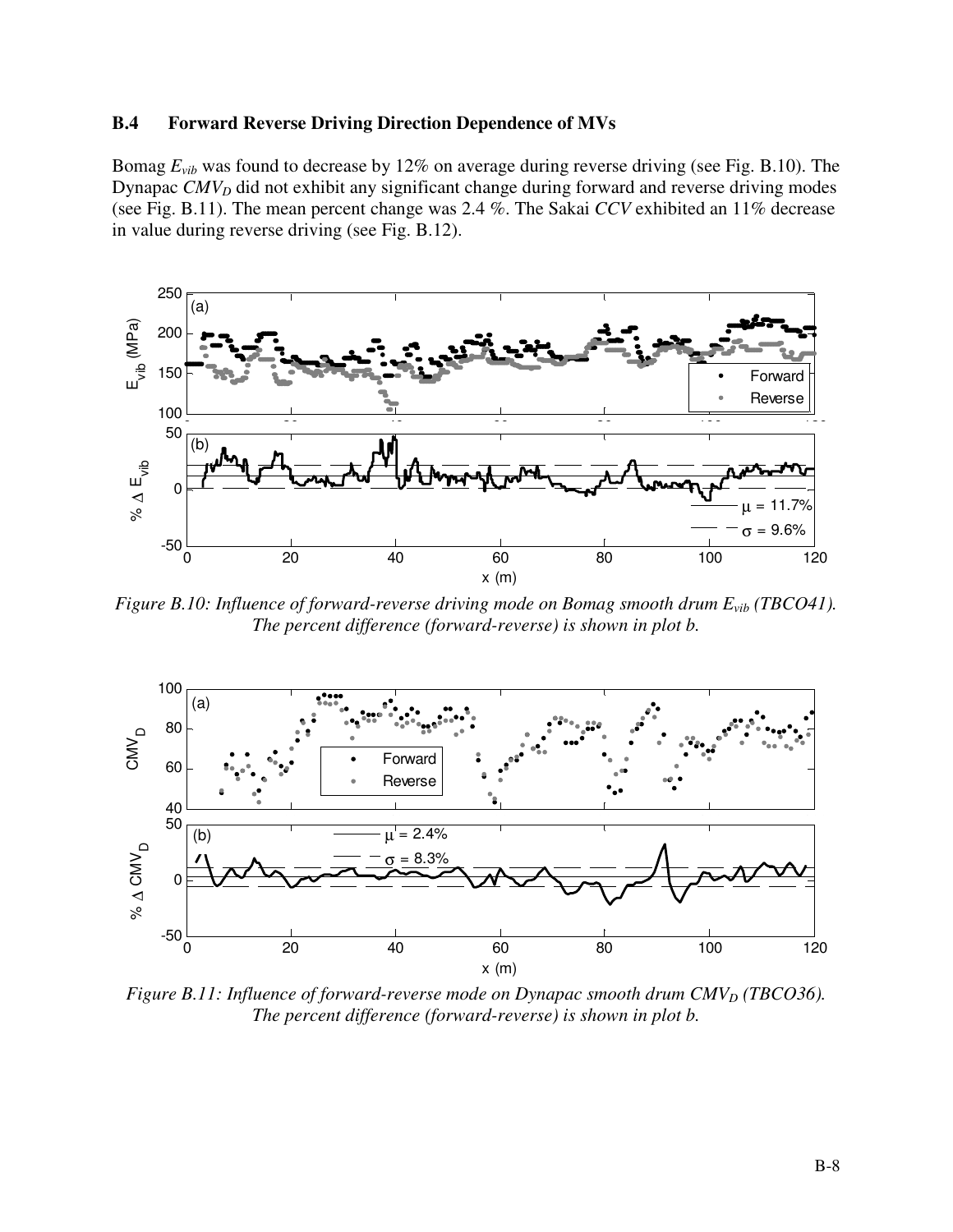

*Figure B.12: Influence of forward-reverse mode on Sakai (record by CSM) smooth drum CCV (TBFL6) . The percent difference (forward-reverse) is shown in plot b.* 

#### **B.5 Direction Dependence of Roller MVs**

Figure B.13 illustrates the directional dependence of Sakai *CCV* and Case/Amman *ks* on a heterogeneous single lane test bed (TBNC27). A directional difference in roller MV of 10% or more occurs on 70% of the test bed length. LWD tests were performed across the lane at three locations indicated by arrows in Figure B.13. Figure B.14 shows  $E_{LWD-Z3}$  modulus versus the transverse position (y-axis) with superimposed roller MV data. The *Elwd* profiles in Figures B.14a and b support the directional dependence observed in the *ks* data. The *Elwd* profile in Figure B.14c is relatively symmetric and serves to explain the equal MVs in both directions.



*Figure B.13: Differences in directional roller MVs (TBNC27) due to transverse soil heterogeneity: a) Sakai roller CCV, and b) Case/ Ammann ks data*